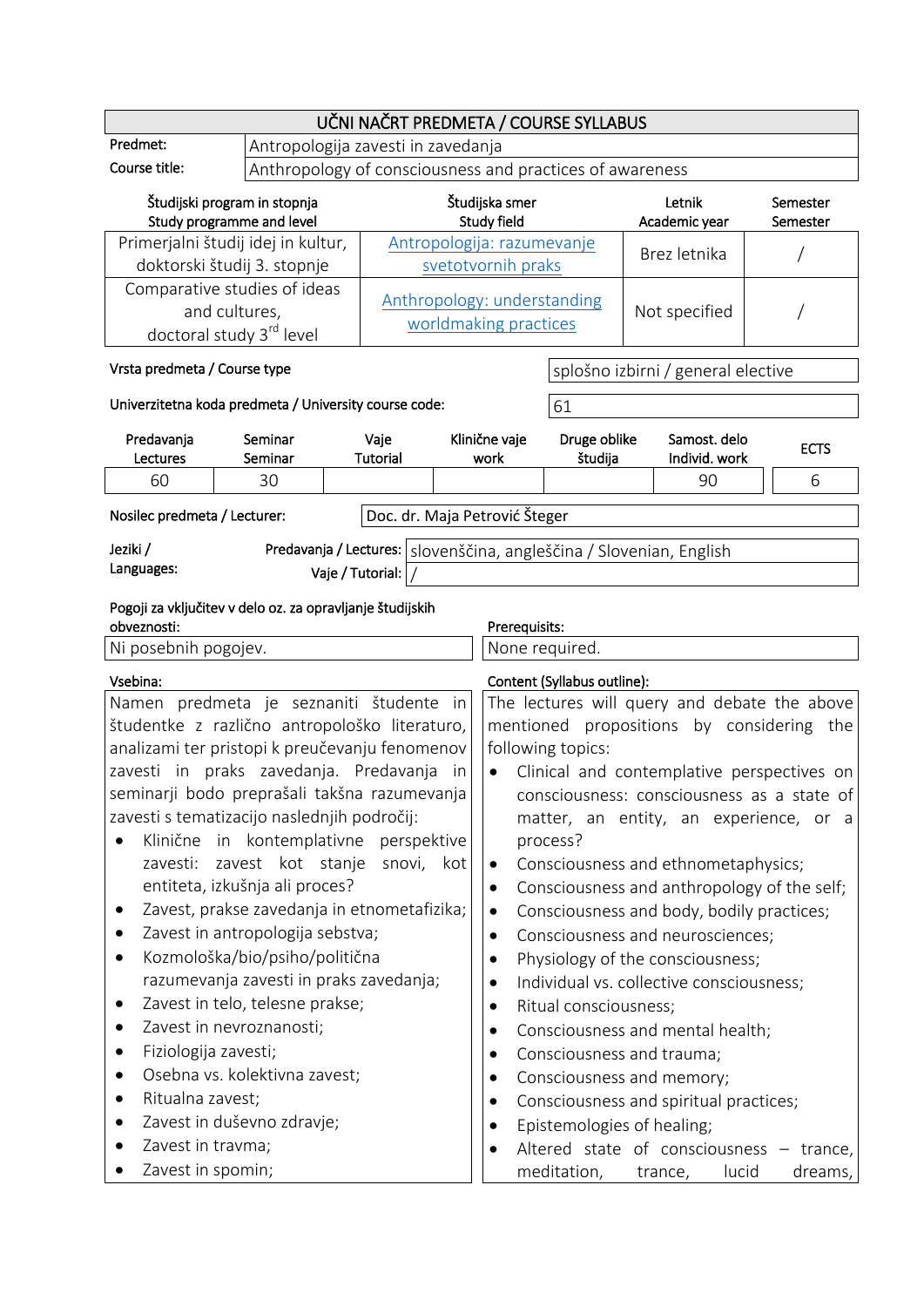- Zavest in duhovne prakse;
- Epistemologije zdravljenja;
- Spremenjena stanja zavesti: trans, meditacija, zavestno sanjanje, obsedenost, bolezen;
- Razumevanje zavesti v praksah šamanizma, neošamanizma in sodobnih transpersonalnih psihoterapijah;
- Samoizzvana stanja nevsakdanje zavesti patološke halucinacije ali enteogena stanja?
- Vloga psihoaktivnih substanc v spreminjanju zavesti.

possession, disease; from shamanism, neoshamanism to contemporary transpersonal psychotherapies, etc.

- Self-induced altered state of consciousness: pathological hallucinations or entheogenic states;
- The role of psychoactive substances in altering consciousness;
- Consciousness and cognitive orientation in a cosmos.

# Temeljni literatura in viri / Readings:

- Adams Vinacanne, Mona Schrempf in Sienna R. Craig (ur.). 2010. Medicine Between Science and Religion Explorations on Tibetan Grounds. New York: Berghahn.
- Anderson, R. S., Bernucci, R. J. et al. 1966. Neuropsychiatry in World War II. Washington D.C.: Office of the Surgeon General, Department of the Army.
- Andreasen, N. C. 2001. Brave New Brain: Conquering Mental Illness in the Era of the Genome. Oxford: Oxford University Press.
- Alberts, Thomas Karl. 2015. Shamanism, Discourse, Modernity. Ashgate Publishing.
- Baron-Cohen S., Tager-Flusberg, H. in Cohen D. J. 2000. Understanding Other Minds: Perspectives from Developmental Cognitive Neuroscience. Oxford: Oxford University Press.
- Bateson, Gregory. 1972. 2019. Ekologija idej: Zbrani eseji iz antropologije, psihiatrije, evolucije in epistemologije. Ljubljana: Knjižna zbirka Koda, Beletrina.
- Blainey, Marc. 2010. The Future of the Discipline. Considering the Ontological/Methodological Future of the Anthropology of Consciousness, Part II – Towards an Ethnometaphysics of Consciousness. Anthropology of Consciousness 21 (2): 113–138.
- Castillo, J. Richard. 1995. Culture, Trance, and the Mind-Brain. The Anthropology of Consciousness 2 (3-4): 17–34.
- Clifford, James. 1986. New Translations of Michel Leiris. Sulfur 15: 4–125.
- Favret-Saada, Jeanne. 1977. Deadly Words: Witchcraft in the Bocage. Cambridge: Cambridge University Press.
- Horden, Peregrine in Elisabeth Hsu (ur.). 2013. The Body in Balance: Humoral Medicines in Practice. New York: Berghahn.
- Lakoff, Andrew. 2005. Pharmaceutical reason: knowledge and value in global psychiatry. Cambridge: Cambridge University Press.
- Laughlin, Charles D. 2011. Communing with the Gods: Consciousness, Culture and the Dreaming Brain. Brisbane: Daily Grail.
- Luhrmann, Tanya. 2001. Of Two Minds. An Anthropology Looks at American Psychiatry. London: Vintage.
- Luhrmann, M. Tanya. 2011. Hallucinations and sensory overrides. Annual Review of Anthropology 40: 71–85.
- Luhrmann, M. Tanya in Rachel Morgain. 2012. Prayer as inner sense cultivation. Ethos, 40(4): 359–389.
- Luhrmann, M. Tanya. 2020. Mind and Spirit: a comparative theory about representation of mind and the experience of spirit. JRAI, 26(S1): 9-27.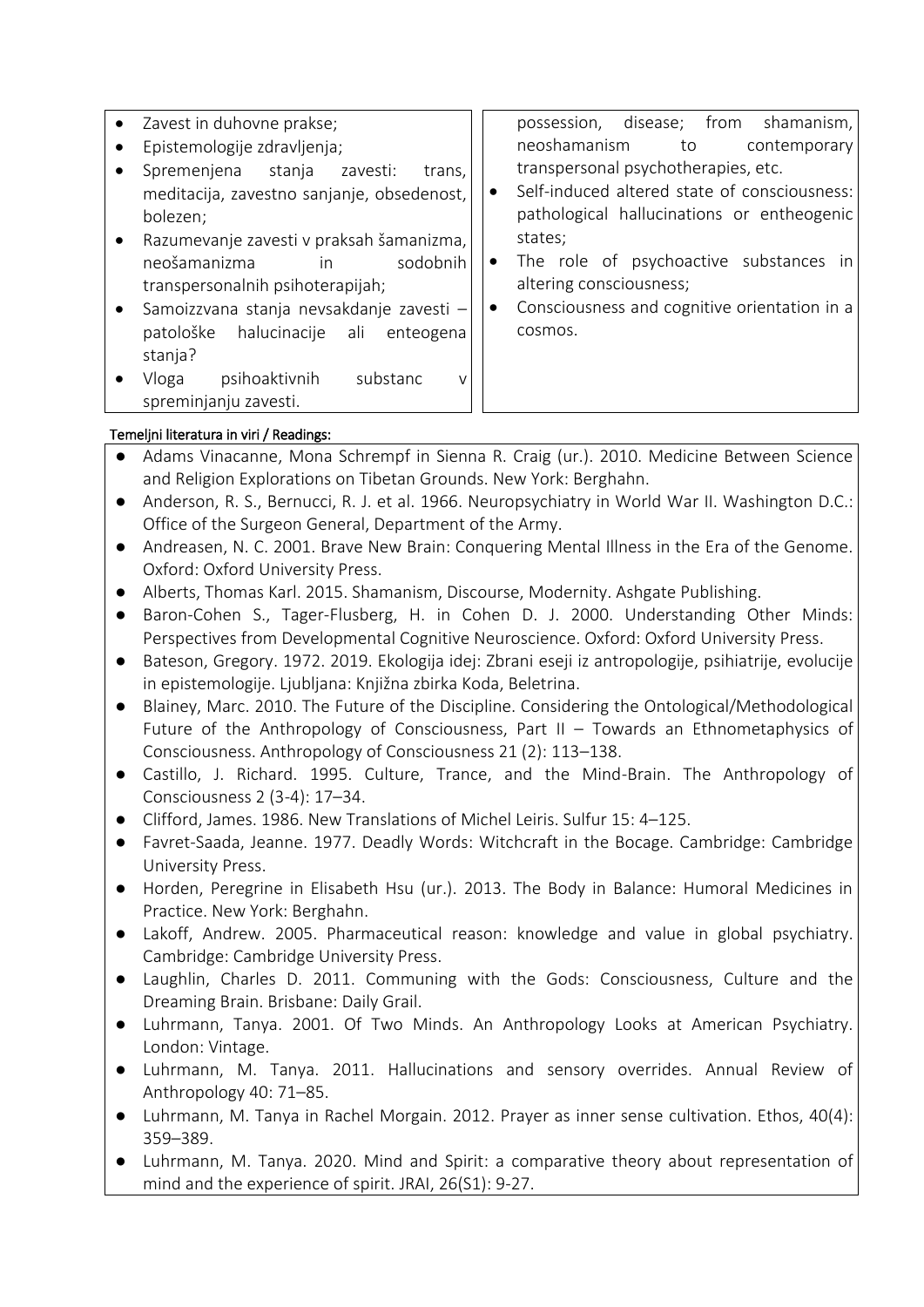- Lock, Margaret. 2001. Twice Dead: Organ Transplants and the Reinvention of Death. Berkeley: California University Press.
- Price-Williams Douglass in Dureen Hughes. 1994. Shamanism and Altered State of Consciousness. Anthropology of Consciousness 5(2): 1–15.
- Rodd H. Robin. 2006. Piaroa Sorcery and the Navigation of Negative Affect: To Be Aware, to Turn Away. Anthropology of Consciousness 17 (1): 35–64.
- Rose, Nikolas in Joelle M. Abi-Rached. 2013. Neuro: The New Brain Sciences and the Management of the Mind. Princeton: Princeton University Press.
- Revonsuo, Anitti. 2006. Inner Presence: Consciousness as a Biological Phenomenon. Cambridge, MA: MIT Press.
- Safran, D. Jeremy. 2003. Psychoanalysis and Buddhism: An Unfolding Dialogue. Somerville: Widsom Publications.
- Sheldrake, Rupert. 2012. The Science Delusion: Freeing The Spirit of Enquiry. London: Coronet House Publishing.
- Tedlock Barbara (ur.). 1987. Dreaming: Anthropological and Psychological Interpretations. Santa Fe: SAR.
- Thobeka Wreford, Jo. 2008. Working with Spirit. Experiencing Izangoma in Contemporary South Africa. New York: Berghahn.
- Thompson, Evan. 2015. Waking, Dreaming, Being. Self and Consciousness in Neuroscience, Meditation and Philosophy. New York: Columbia University Press.
- Throop, C. Jason. 2010. Suffering and Sentiment: Exploring the Vicissitudes of Experience and Pain in Yap. Berkeley: University of California Press.
- Tononi, Giulio in Gerald M. Edelman. 1998. Consciousness and Complexity. Science 282: 1846– 1853.
- Turner, Victor. 1983. Body, Brain, and Culture. Zygon 18(3): 221–245.
- van der Kolk, Bessel. 2014. The Body Keeps the Score: Brain, Mind and Body in the Healing of Trauma. New York: Viking.
- Vyner, M. Henry. 2009. A Preliminary Theory of the Defining Dynamic of the Healthy Human Mind. Imagination, Cognition and Personality 29(3): 225–270.
- Winkelman, Michael. 2010. Shamanism: A Biopsychosocial Paradigm of Consciousness and Healing. Santa Barbara, California: Praeger.
- Windt, Jennifer M. 2015. Dreaming: A Conceptual Framework for Philosophy of Mind and Empirical Research. Cambridge, MA: MIT Press.

## Cilji in kompetence: Objectives and competences:

| Antropološke raziskave so bile venomer<br>Anthropological enquiries have always been                    |  |
|---------------------------------------------------------------------------------------------------------|--|
| guided by the question of how do we know the<br>motivirane z vprašanjem, kako poznamo svet?             |  |
| world? How do we conceive and articulate it?<br>Kako ga mislimo in artikuliramo? Kako je                |  |
| možno, da ljudje, ki živijo pod podobnimi<br>How come that people under similar                         |  |
| circumstances experience their "subjective" lives<br>pogoji, doživljajo svoja lastna, "subjektivna"     |  |
| in vastly different ways? To what degree human<br>življenja na popolnoma različne načine? Do            |  |
| kolikšne mere svet zares doživljamo na<br>beings share needs, characteristics and                       |  |
| capacities? On what basis such claims can be<br>podobne načine, imamo podobne potrebe,                  |  |
| značilnosti, zmožnosti? Kaj je pravzaprav<br>made? What is at the core of human                         |  |
| osnova in kaj jedro človekove izkušnje?<br>experience?                                                  |  |
| Da bi odgovorili na ta in druga vprašanja,<br>In order to answer these and other questions,             |  |
| anthropologists document the different ways in<br>antropologi in antropologinje preučujejo              |  |
| which people think and practice their worlds $-$<br>različne načine, kako ljudje mislijo, ustvarjajo in |  |
|                                                                                                         |  |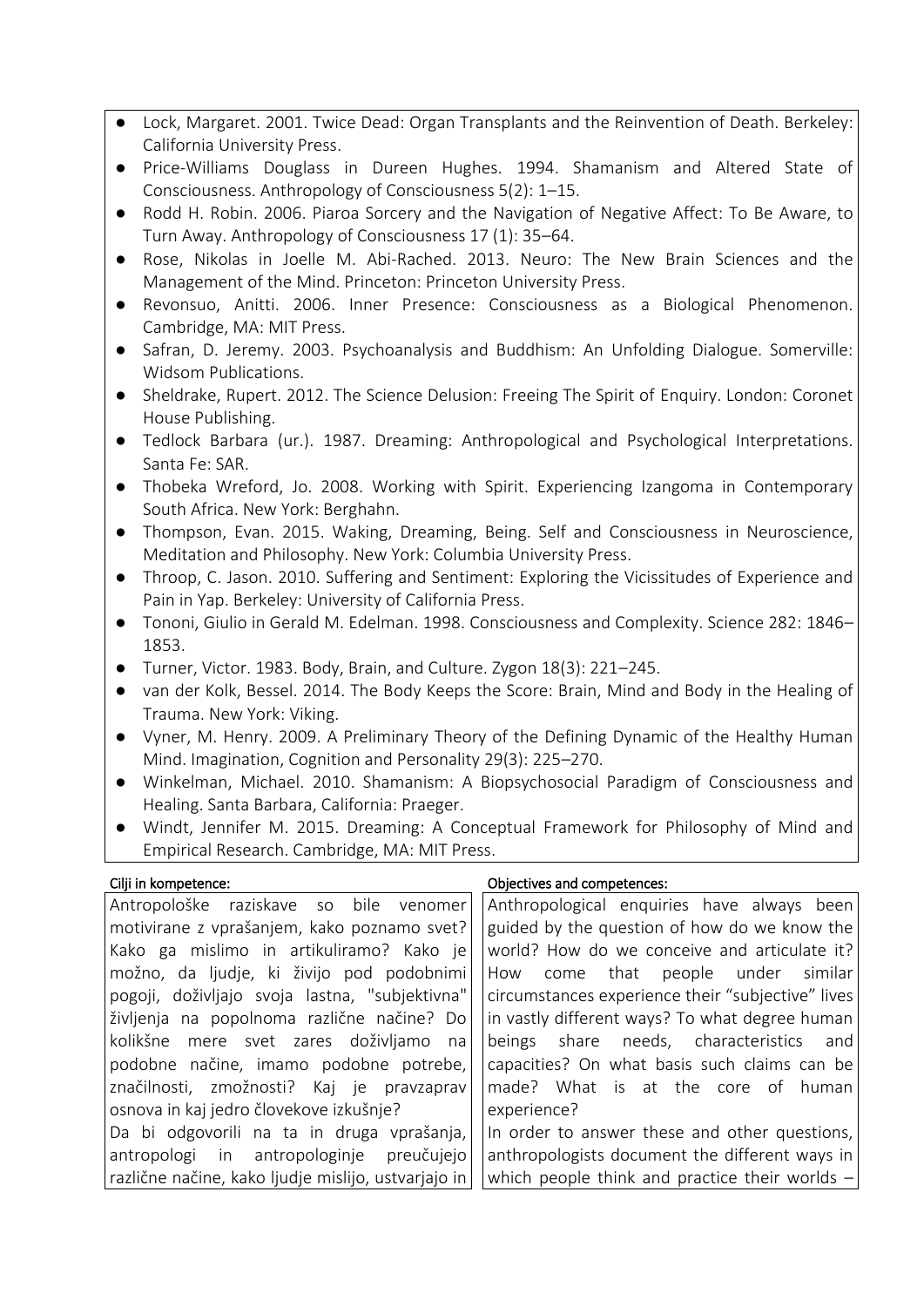| udejanjajo svoje svetove. Raziskujejo religijo,        | they study their religion, politics, economy,      |
|--------------------------------------------------------|----------------------------------------------------|
| politiko, ekonomijo, sorodstvene vezi, rituale,        | kinship,<br>ritual,<br>memory,<br>environment,     |
| zgodovino, okolje,<br>skupnost,<br>spomin in           | community, notions of selfhood, etc. Yet much      |
| razumevanje sebstva itd. A poleg vsega tega so         | of anthropological theorising has always focused   |
| antropološko teorijo in prakso od nekdaj               | also on the nonmaterial, spiritual or moral        |
| zanimali nematerialni, spiritualni ter moralni         | aspects of human beings and their worldmaking      |
| aspekti ljudi in njihovih svetotvornih praks.          | practices. Anthropological accounts,<br>for        |
| Etnografija velikokrat dokumentira prepričanja         | example, often describe the presence of "spirits"  |
| v prisotnost "duha" in "duše" ne le v religioznih      | and "souls" in people's experiences of illness, in |
| kontekstih, marveč v človekovih izkušnjah sanj,        | dreams, taboos or<br>performances.<br>their        |
| ali<br>pa<br>določenih<br>bolezni<br>V<br>tabujev,     | Importantly, such investigations<br>open<br>up     |
| praksah. Takšne<br>performativnih<br>analize           | of<br>seminal<br>another<br>set<br>research<br>and |
| drugih<br>pomembnih<br>odpirajo<br>vrsto<br>zelo       | philosophical questions: Are<br>people<br>best     |
| raziskovalnih in filozofskih vprašanj: na kakšen       | understood by studying their habits<br>and         |
| način lahko antropologija<br>najbolj<br>razume         | practices? The ways they relate to other people?   |
| človeka in družbe? Tako da preučujemo                  | The ways they manage and treat their bodies?       |
| človekove odnose z drugimi ljudmi? Njegove             | Their minds? Brains? Souls?                        |
| navade in vsakdanje prakse? Načine, na katere          | The overall aim of this course is to explore and   |
| ravna s svojim telesom? Svojim umom?                   | analyse worldwide cultural and social practices,   |
| Nevrološko-fizikalnimi danostmi? Dušo?                 | which posit that consciousness lies at the core of |
| Poglavitni cilj predmeta je osvetliti in analizirati   | human being and the core of the human              |
| kulturne in družbene prakse, ki so zasnovane           | experience. This vein of thinking presupposes      |
| na ideji, da je zavest tista, ki predstavlja jedro     | that consciousness is, so to speak, "the substrate |
| človeka in njegove izkušnje. Z besedami Marca          | within which all human experiences occur"          |
| Blaineyja, zavest je "substrat, znotraj katerega       | (Blainey 2010: 118).                               |
| se zgodi celotna človekova izkušnja" (2010:            |                                                    |
| 118).                                                  |                                                    |
| Predvideni študijski rezultati:                        | Intended learning outcomes:                        |
| naučili<br>Študentke<br>študenti<br>bodo<br>in<br>se   | Students will learn how to think,<br>describe,     |
| kontekstualizirati,<br>opisovati,<br>analizirati<br>in | different<br>analyse<br>and<br>communicate         |
| komunicirati različne antropološke perspektive         | anthropological<br>perspectives<br>and             |
| in razumevanja 'uma' in človekove zavesti.             | understandings<br>'mind'<br>of<br>and<br>human     |
|                                                        | consciousness.                                     |
| Metode poučevanja in učenja:                           | Learning and teaching methods:                     |
| Oblike dela:                                           | Types of learning/teaching:                        |
| ⊠Frontalna oblika poučevanja                           | ⊠Frontal teaching                                  |
| □Delo v manjših skupinah oz. v dvojicah                | $\square$ Work in smaller groups or pair work      |
| ⊠Samostojno delo študentov                             | ⊠Independent students work                         |
| ⊠e-izobraževanje                                       |                                                    |
| Metode (načini) dela:                                  | $\boxtimes$ e-learning                             |
|                                                        | Teaching methods:                                  |
| $\boxtimes$ Razlaga                                    | ⊠Explanation                                       |
| ⊠Razgovor/ diskusija/debata                            | ⊠Conversation/discussion/debate                    |
| $\boxtimes$ Delo z besedilom                           | $\boxtimes$ Work with texts                        |
| ⊠Proučevanje primera                                   | ⊠Case studies                                      |
| $\Box$ Igra vlog                                       | $\Box$ Roleplay                                    |
| □Druge vrste nastopov študentov                        | $\Box$ Different presentation                      |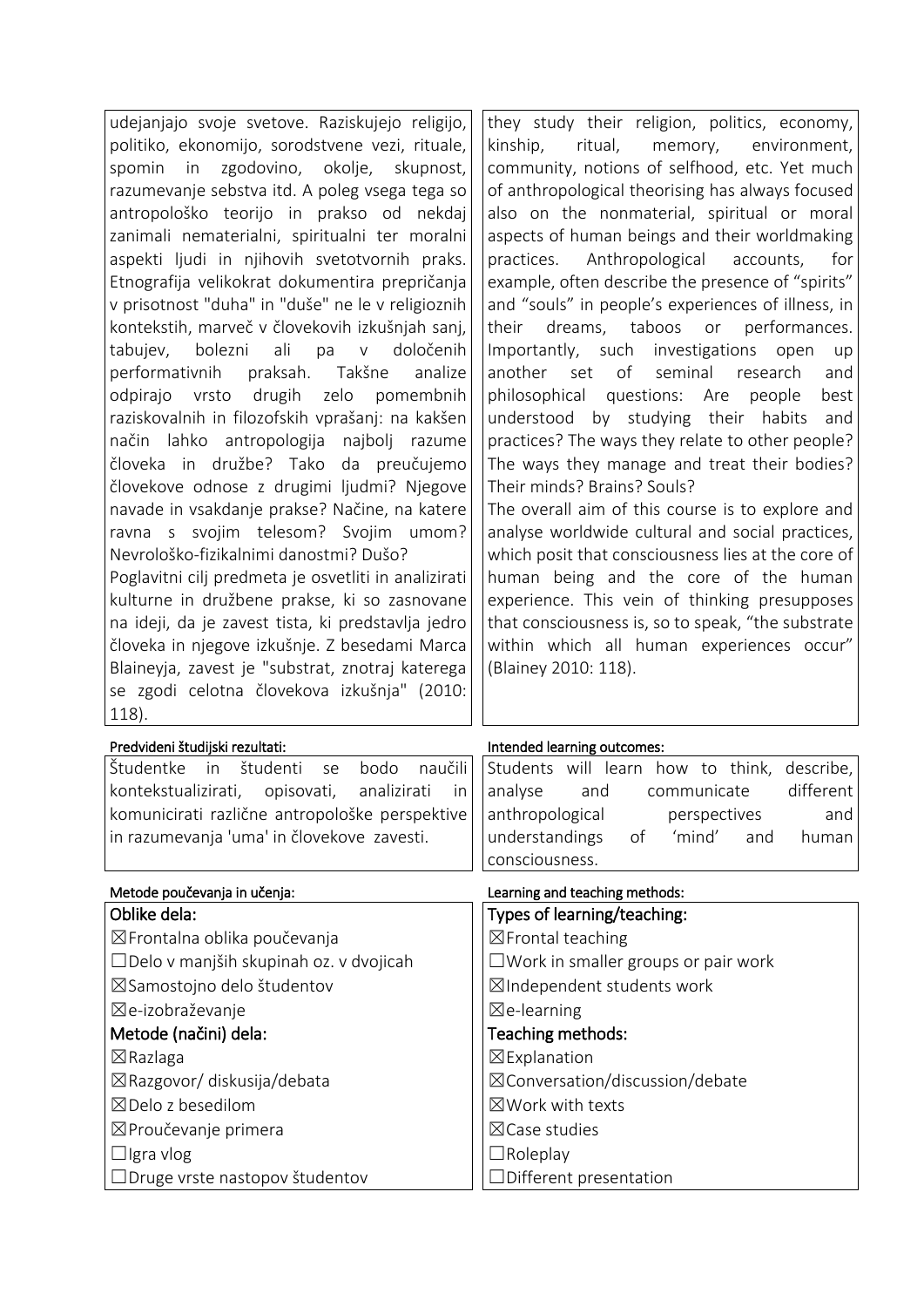☐Reševanje nalog ☒"Terenske vaje" (npr. obiski podjetij) ☒Vključevanje gostov iz prakse

☐Solving exercises ☒Field work (e.g. company visits)  $\boxtimes$ Inviting guests from companies

| Načini ocenjevanja:             | Weight (in %) | Assessment:                |
|---------------------------------|---------------|----------------------------|
| Krajši pisni izdelki            | 20            | Short written assignments  |
| Daljši pisni izdelki            |               | Long written assignments   |
| Javni nastop ali predstavitev   | 20            | Presentations              |
| Končno ocenjevanje (pisni/ustni | 60            | Final examination (written |
| izpit)                          |               |                            |
| Drugo                           |               | Other                      |

| Delež (v %) / |
|---------------|
| Weight (in %) |
| 20            |
|               |
| 20            |
| 60            |
|               |
|               |

| Assess |
|--------|
|        |

| ht (in %) | Assessment:                      |
|-----------|----------------------------------|
| 20        | Short written assignments        |
|           | Long written assignments         |
| 20        | Presentations                    |
| 60        | Final examination (written/oral) |
|           |                                  |

# Reference nosilca / Lecturer's references:

- PETROVIĆ-ŠTEGER, Maja[.](https://iaps.zrc-sazu.si/sites/default/files/petrovic-steger_calling_the_future_into_being.pdf) 2020. 'Calling the Future into Being: Timescripting in Contemporary [Serbia'.](https://iaps.zrc-sazu.si/sites/default/files/petrovic-steger_calling_the_future_into_being.pdf) V *Biography - A Play? Poetological Experiments in a Genre Without Poetics.* Edited by Günter Blamberger, Rüdiger Görner and Adrian Robanus. Paderborm: Wilhelm Fink, 163-179.
- PETROVIĆ-ŠTEGER, Maja[.](https://iaps.zrc-sazu.si/sites/default/files/petrovic-steger_spremna_studija_k_batesonu_2019.pdf) 2019. Pred-časnost in po-časnost znanstvenih vizij Gregoryja [Batesona.](https://iaps.zrc-sazu.si/sites/default/files/petrovic-steger_spremna_studija_k_batesonu_2019.pdf) V Bateson, Gregory. Ekologija idej : zbrani eseji iz antropologije, psihiatrije, evolucije in epistemologije . 537-551. Ljubljana: Beletrina: Knjižna zbirka Koda.
- PETROVIĆ-ŠTEGER, Maja. 2018[.](https://iaps.zrc-sazu.si/sites/default/files/petrovic-steger_o_odprtem_pogledu.pdf) [O "ODPRTEM POGLEDU" Miselne pokrajine in doživljanje časa](https://iaps.zrc-sazu.si/sites/default/files/petrovic-steger_o_odprtem_pogledu.pdf)  [družbenih podjetnikov in vizionarjev v današnji Srbiji.](https://iaps.zrc-sazu.si/sites/default/files/petrovic-steger_o_odprtem_pogledu.pdf) *Glasnik Slovenskega etnološkega društva,*  58 (3-4): str. 7-23.
- PETROVIĆ-ŠTEGER, Maja. 2017. '[O ontološkem obratu in tem, kako antropologi vrednotimo in](https://iaps.zrc-sazu.si/sites/default/files/petrovic-steger_o_ontoloskem_obratu.pdf)  [drugotimo druge in drugo'.](https://iaps.zrc-sazu.si/sites/default/files/petrovic-steger_o_ontoloskem_obratu.pdf) *Glasnik Slovenskega etnološkega društva,* 57 (3-4): str. 12-17.
- PETROVIĆ-ŠTEGER, Maja[.](https://iaps.zrc-sazu.si/sites/default/files/petrovic-steger_o_zivih_in_specih_vodah_2016.pdf) 2016. <sup>1</sup>O živih in spečih vodah: antropološka analiza rabe in [doživljanja vode v Srbiji'.](https://iaps.zrc-sazu.si/sites/default/files/petrovic-steger_o_zivih_in_specih_vodah_2016.pdf) *Glasnik Slovenskega etnološkega društva*, 56 (3-4): str. 75-88.
- PETROVIĆ-ŠTEGER, Maja[.](https://iaps.zrc-sazu.si/sites/default/files/petrovic-steger_understanding_self-care_2016.pdf) 2016. 'Understanding self-care: passing and healing in contemporary [Serbia',](https://iaps.zrc-sazu.si/sites/default/files/petrovic-steger_understanding_self-care_2016.pdf) v *Materialities of passing : explorations in transformation, transition and transience.*Bjerregraard, Peter et al (ur.), 113-129.
- PETROVIĆ-ŠTEGER, Maja, 2013. '[Claiming the Aboriginal Body in Tasmania'.](https://iaps.zrc-sazu.si/sites/default/files/petrovic-steger_tasmania_book_2013.pdf) *An Anthropological Study of Repatriation and Redress.* Ljubljana: Založba ZRC.
- PETROVIĆ-ŠTEGER, Maja, 2013[.](https://iaps.zrc-sazu.si/sites/default/files/petrovic-steger_parasecurity_and_paratime_2013.pdf) ['Parasecurity and Paratime in Serbia: Neocortical Defence and](https://iaps.zrc-sazu.si/sites/default/files/petrovic-steger_parasecurity_and_paratime_2013.pdf)  [National Consciousness',](https://iaps.zrc-sazu.si/sites/default/files/petrovic-steger_parasecurity_and_paratime_2013.pdf) v *Times of Security: Ethnographies of Fear, Protest and the Future.* Pedersen Morten Axel in Holbraad Martin (ur.), 141-162. London: Routledge.
- PETROVIĆ-ŠTEGER, Maja, 2013. '[Marilyn Strathern](https://iaps.zrc-sazu.si/sites/default/files/petrovic-steger_theory_in_social_2013.pdf)', v SAGE *Encyclopeadia, Theory in Social and Cultural Anthropology.* R. Jon McGee in Richard L. Warms (ur.), 816-819. SAGE.
- PETROVIĆ-ŠTEGER, Maja. 2012. ['Mobile sepulchre and interactive formats of memoralization'.](https://iaps.zrc-sazu.si/sites/default/files/petrovic-steger_mobile_sepulchre_2012.pdf) *Journeys*, 13(2): 71-89.
- PETROVIĆ-ŠTEGER, Maja, Jeanette, EDWARDS (ur.), 2011. *[Recasting Anthropological](https://iaps.zrc-sazu.si/sites/default/files/petrovic-steger_recasting_anthropological_2011.pdf)  [Knowledge: Inspiration and Social Science.](https://iaps.zrc-sazu.si/sites/default/files/petrovic-steger_recasting_anthropological_2011.pdf) Recasting Anthropological Knowledge: Inspiration and Social Science*. Cambridge: Cambridge University Press.
- PETROVIĆ-ŠTEGER, Maja, 2011[.](https://iaps.zrc-sazu.si/sites/default/files/petrovic-steger_spools_loops_and_traces_2011.pdf) 'Spools, loops and traces: on etoy encapsulation and three [portraits of Marilyn Strathern',](https://iaps.zrc-sazu.si/sites/default/files/petrovic-steger_spools_loops_and_traces_2011.pdf) v *Recasting Anthropological Knowledge: Inspiration and Social Science.* Edwards Jeanette in Petrović-Šteger Maja (ur.), 145-164. Cambridge: Cambridge University Press.
- PETROVIĆ-ŠTEGER, Maja, 2009[.](https://iaps.zrc-sazu.si/sites/default/files/petrovic-steger_anatomizing_conflict_2009.pdf) 'Anatomizing Conflict [Accommodating Human Remains',](https://iaps.zrc-sazu.si/sites/default/files/petrovic-steger_anatomizing_conflict_2009.pdf) v *Social Bodies*. McDonald Maryon in Lambert Helen (ur.), 47-76. London: Berghahn.